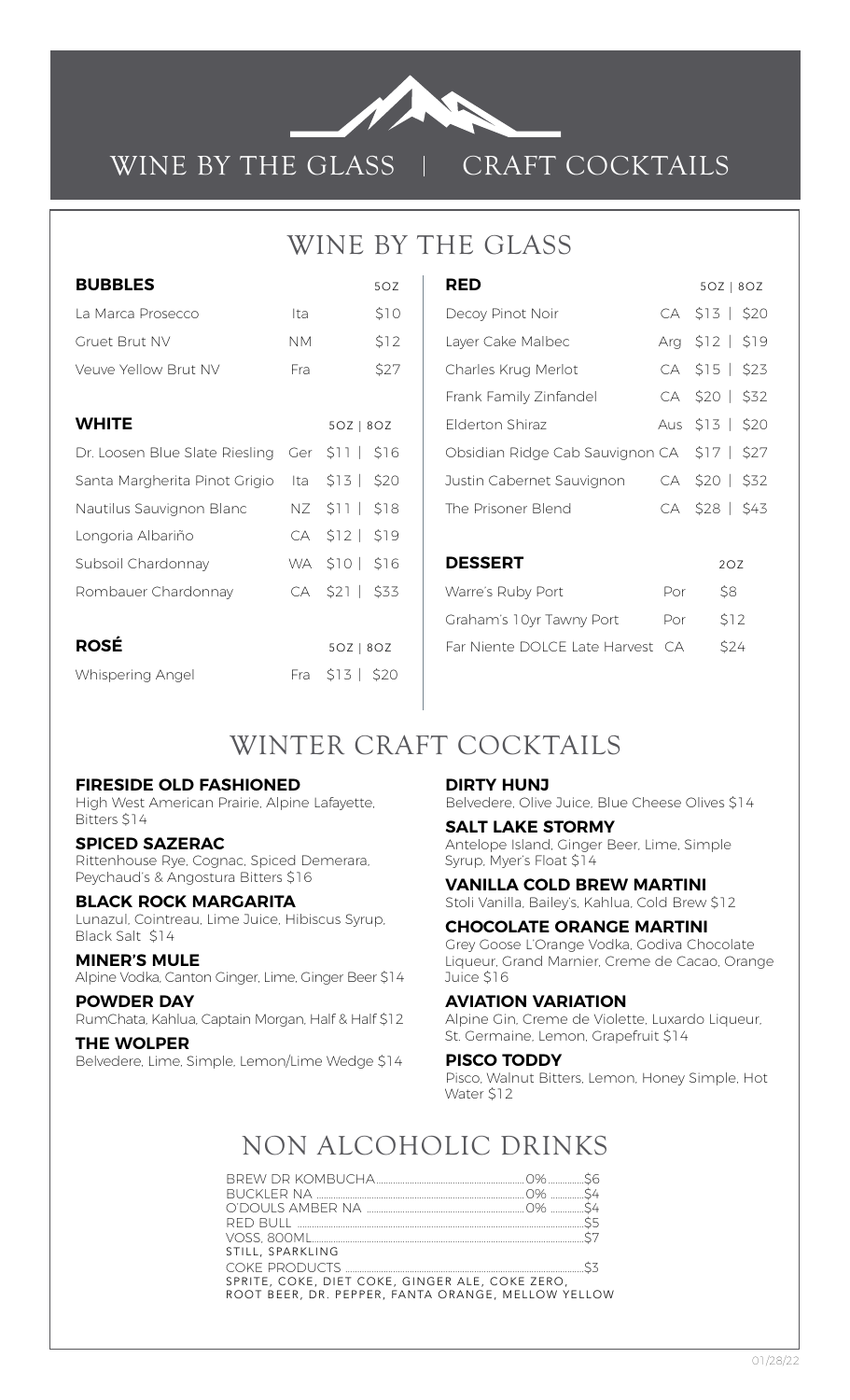

BEER I SELTZER I CIDER

### DRAFT BEER

| Cutthroat Pale Ale - Uinta                 | UT 5% \$8     |     |
|--------------------------------------------|---------------|-----|
| Czech Pilsner - Bohemian                   | UT   4.8% \$8 |     |
| Killer Bees Blonde - Melvin                | $CO$   5% \$8 |     |
| Noble Hefeweizen - Bohemian                | UT   5%       | \$8 |
| Season Pass Vanilla Porter - Uinta UT   4% |               | \$8 |
| Star Valley IPA - Melvin                   | $CO$   5% \$8 |     |
| Viennes Amber Lager - Bohemian UT   5%     |               | S8  |
| Yard Sale Winter Lager - Uinta             | UT   5%       | S8  |

# LAGER BOTTLES | CANS

| <b>Bud Light</b>             | MO   4.2% \$6  |  |
|------------------------------|----------------|--|
| <b>Budweiser</b>             | MO   5% \$6    |  |
| Corona Extra                 | Mex   4.6% \$7 |  |
| Devastator Dbl Bock          | UT   8% \$7    |  |
| Heineken                     | Net   5% \$7   |  |
| Helles Bock                  | UT   6.9% \$7  |  |
| Kiitos American Lager - 16oz | UT   6% \$10   |  |
| Michelob Ultra               | MO   4.2% \$6  |  |
| Modelo Negra                 | Mex   5.4% \$7 |  |
| Stella Solstice              | MO   4.5% \$7  |  |
|                              |                |  |

### ALE BOTTLES/CANS

| <b>Fat Tire Amber</b>      |  | CO   5.2% \$7 |  |
|----------------------------|--|---------------|--|
| Grid City Pale - Grid City |  | UT   4.6% \$7 |  |
| Kiitos Amber - Kiitos      |  | UT   4% \$7   |  |
| Lil' Sumpin - Lagunitas    |  | CA   7.5% \$7 |  |
| Sierra Nevada Pale         |  | CA   5.6% \$7 |  |
| Silver Creekwater - PC     |  | UT   5% \$7   |  |

# HARD KOMBUCHA

Ginger Tangerine - Kyla COR | 4.5% \$7

### GLUTEN-FREE BOTTLES/CANS

| Lager - Omission      |  | OR   4.6% \$7   |  |
|-----------------------|--|-----------------|--|
| Pale Ale - New Planet |  | $CO$ $16\%$ \$7 |  |

### IPA BOTTLES/CANS

| 2X4 - Melvin                 | $CO$   9.9% \$8   |
|------------------------------|-------------------|
| Chasing Ghosts - Epic 16oz   | UT   10.3% \$10   |
| Detour - Uinta               | UT   9.5% \$8     |
| Fresh Squeezed - Deschutes   | OR   6.4% \$7     |
| <b>Ghost Rider - Wasatch</b> | UT   6% \$7       |
| High on the Hop - Roha       | UT   5% \$7       |
| Hop Nosh - Uinta             | UT   7.3% \$7     |
| Johnny B's - Moab            | UT   7% \$7       |
| Kiitos 16oz                  | $UT   8.5\%$ \$10 |
| Lagunitas                    | CA   6.2% \$7     |
| Sculpin - Ballast Point      | CA   7% \$7       |
| Sneaker Tree - Park City     | UT   5% \$7       |
| Test Phase - Uinta           | UT   7% \$7       |

### PORTER/STOUT BOTTLES/CANS

| Extra Stout - Guiness     |  | Ire   5.6% \$7 |  |
|---------------------------|--|----------------|--|
| Guinness Draught          |  | Ire   4.2% \$7 |  |
| Project Porter - Roha     |  | UT   5% \$7    |  |
| Nights out Stout - Roha   |  | UT   8.7% \$8  |  |
| Polygamy Porter - Wasatch |  | UT   5% \$7    |  |
| Son of a Baptist - Epic   |  | UT   8% \$8    |  |

### SAISON/SOUR BOTTLES/CANS

| Tank 7 Saison - Boulevard | MO   8.5% \$8 |  |
|---------------------------|---------------|--|
| Tart N' Juicy Sour - Epic | UT   5% \$7   |  |
| Seasonal Sour - Roha      | $UT$ 5% \$7   |  |

### SELTZERS

| Bubble Works Rosé - Grid City UT   8.2% \$9 |             |  |
|---------------------------------------------|-------------|--|
| Gemini - Roha                               | $UT$ 5% \$6 |  |
| Westwater - Uinta                           | $UT$ 5% \$6 |  |

# CIDERS

| Cottonwood Dry - Mountain West UT   6.9% \$10 |  |               |  |
|-----------------------------------------------|--|---------------|--|
| Marionberry - Incline                         |  | WA   6.5% \$6 |  |
| Original Dry Hard - Strongbow UK   5% \$8     |  |               |  |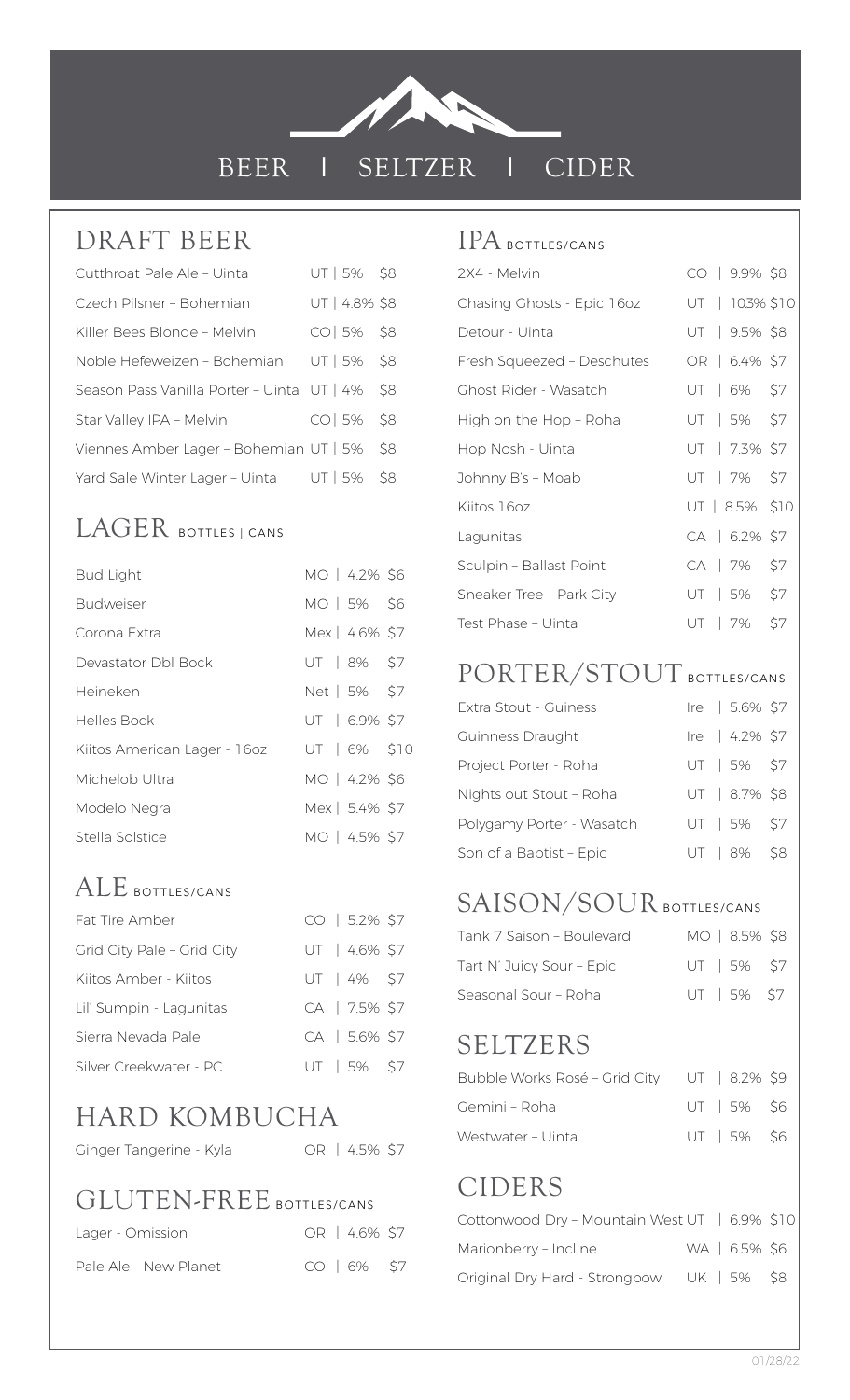

| <b>BUBBLES</b>                                                            |  |
|---------------------------------------------------------------------------|--|
|                                                                           |  |
|                                                                           |  |
|                                                                           |  |
|                                                                           |  |
|                                                                           |  |
|                                                                           |  |
|                                                                           |  |
|                                                                           |  |
|                                                                           |  |
| LAURENT-PERRIER La Cuvée Brut, Tours-Sur-Marne, Champagne, France NV\$120 |  |
|                                                                           |  |
|                                                                           |  |
|                                                                           |  |
|                                                                           |  |
|                                                                           |  |
|                                                                           |  |
|                                                                           |  |
|                                                                           |  |
| <b>ROSÉ</b>                                                               |  |
|                                                                           |  |
|                                                                           |  |
|                                                                           |  |
|                                                                           |  |
|                                                                           |  |
|                                                                           |  |
|                                                                           |  |
| <b>RIESLING</b>                                                           |  |
|                                                                           |  |
|                                                                           |  |
|                                                                           |  |
|                                                                           |  |
|                                                                           |  |
|                                                                           |  |
|                                                                           |  |
|                                                                           |  |
| <b>PINOT GRIGIO/GRIS</b>                                                  |  |
|                                                                           |  |
|                                                                           |  |
|                                                                           |  |
|                                                                           |  |
|                                                                           |  |
|                                                                           |  |
|                                                                           |  |
|                                                                           |  |
|                                                                           |  |
| <b>SAUVIGNON BLANC</b>                                                    |  |
|                                                                           |  |
|                                                                           |  |
|                                                                           |  |
|                                                                           |  |
|                                                                           |  |
|                                                                           |  |
|                                                                           |  |
|                                                                           |  |
|                                                                           |  |
|                                                                           |  |
|                                                                           |  |
|                                                                           |  |
|                                                                           |  |
|                                                                           |  |
| <b>ALTERNATIVE</b>                                                        |  |
|                                                                           |  |
|                                                                           |  |
|                                                                           |  |
|                                                                           |  |
|                                                                           |  |
|                                                                           |  |
|                                                                           |  |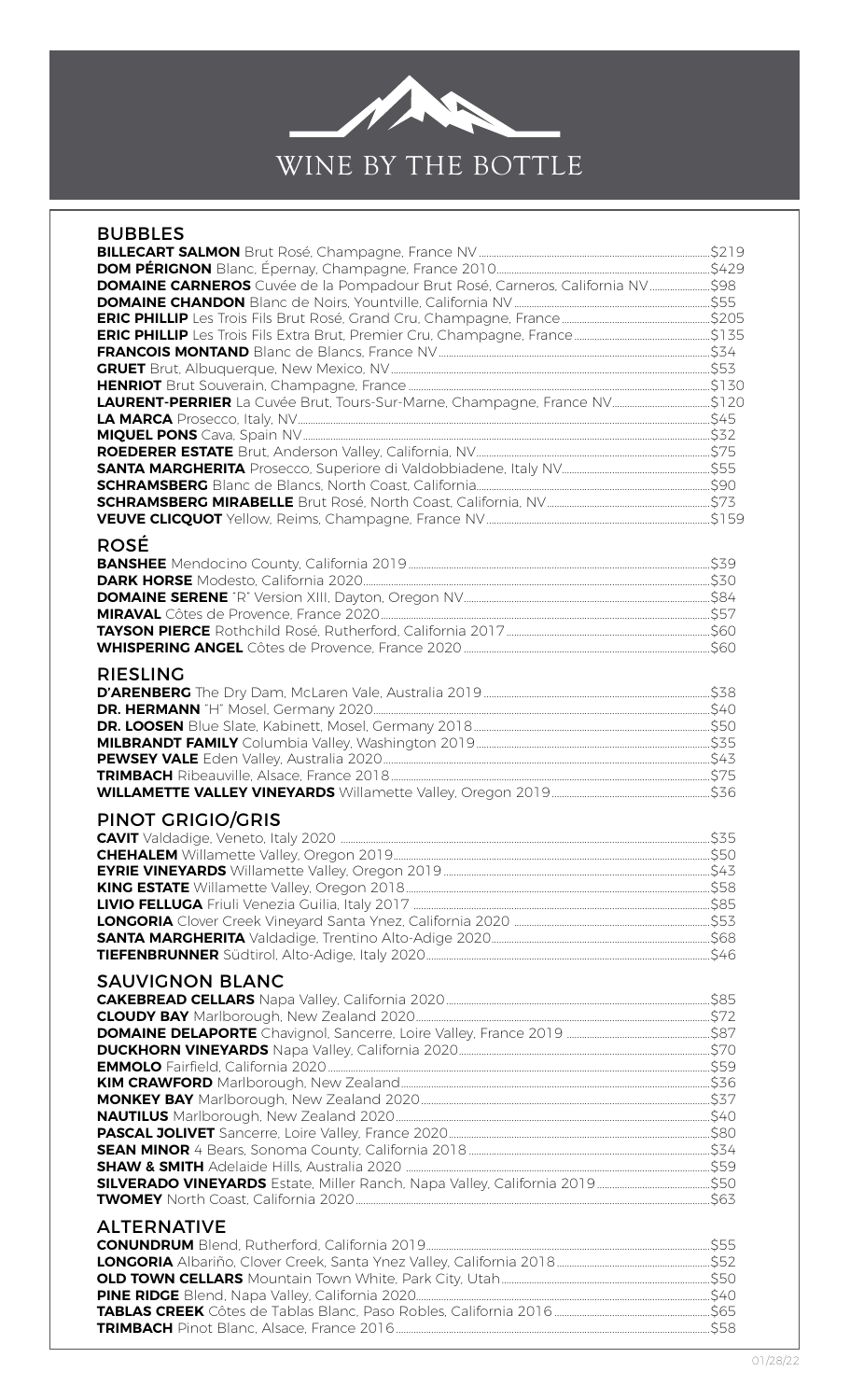

| <b>CHARDONNAY</b>                                                                |  |
|----------------------------------------------------------------------------------|--|
|                                                                                  |  |
|                                                                                  |  |
|                                                                                  |  |
|                                                                                  |  |
|                                                                                  |  |
|                                                                                  |  |
|                                                                                  |  |
|                                                                                  |  |
|                                                                                  |  |
|                                                                                  |  |
|                                                                                  |  |
|                                                                                  |  |
|                                                                                  |  |
|                                                                                  |  |
|                                                                                  |  |
|                                                                                  |  |
|                                                                                  |  |
| <b>PINOT NOIR</b>                                                                |  |
|                                                                                  |  |
|                                                                                  |  |
|                                                                                  |  |
|                                                                                  |  |
|                                                                                  |  |
| DOMAINE FAIVELEY Gevrey-Chambertin Vielilles Vignes, Burgundy, France 2018\$160  |  |
|                                                                                  |  |
|                                                                                  |  |
|                                                                                  |  |
|                                                                                  |  |
|                                                                                  |  |
|                                                                                  |  |
|                                                                                  |  |
| RODNEY STRONG VINEYARDS Russian River Valley, Sonoma County, California 2017\$59 |  |
|                                                                                  |  |
|                                                                                  |  |
|                                                                                  |  |
|                                                                                  |  |
| <b>MERLOT</b>                                                                    |  |
|                                                                                  |  |
|                                                                                  |  |
|                                                                                  |  |
|                                                                                  |  |
| <b>MALBEC</b>                                                                    |  |
|                                                                                  |  |
|                                                                                  |  |
|                                                                                  |  |
|                                                                                  |  |
| <b>TEMPRANILLO</b>                                                               |  |
|                                                                                  |  |
|                                                                                  |  |
|                                                                                  |  |
| <b>ZINFANDEL</b>                                                                 |  |
|                                                                                  |  |
|                                                                                  |  |
|                                                                                  |  |
|                                                                                  |  |
|                                                                                  |  |
| <b>SYRAH/SHIRAZ</b>                                                              |  |
|                                                                                  |  |
|                                                                                  |  |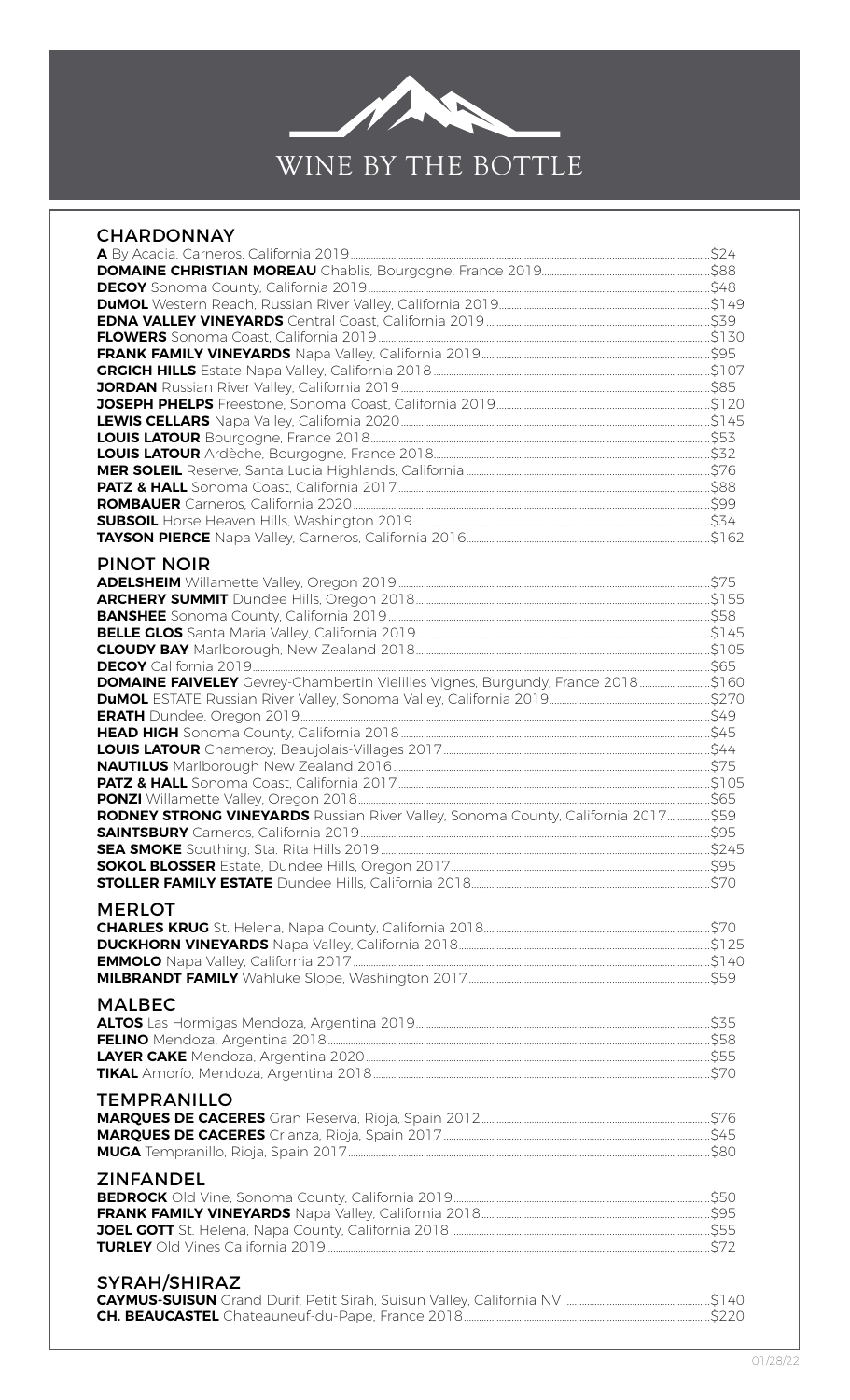

| <b>ITALIAN</b>                                                                                     |  |
|----------------------------------------------------------------------------------------------------|--|
| <b>BLEND</b>                                                                                       |  |
| <b>CABERNET</b><br>ALEXANDER VALLEY VINEYARDS Alexander Valley, Sonoma County, California 2018\$64 |  |
| <b>DESSERT</b>                                                                                     |  |
| <b>HALF BOTTLES</b><br><b>BUBBLES</b><br><b>WHITE</b><br><b>RED</b>                                |  |
| <b>LARGE FORMAT 1500ML</b>                                                                         |  |